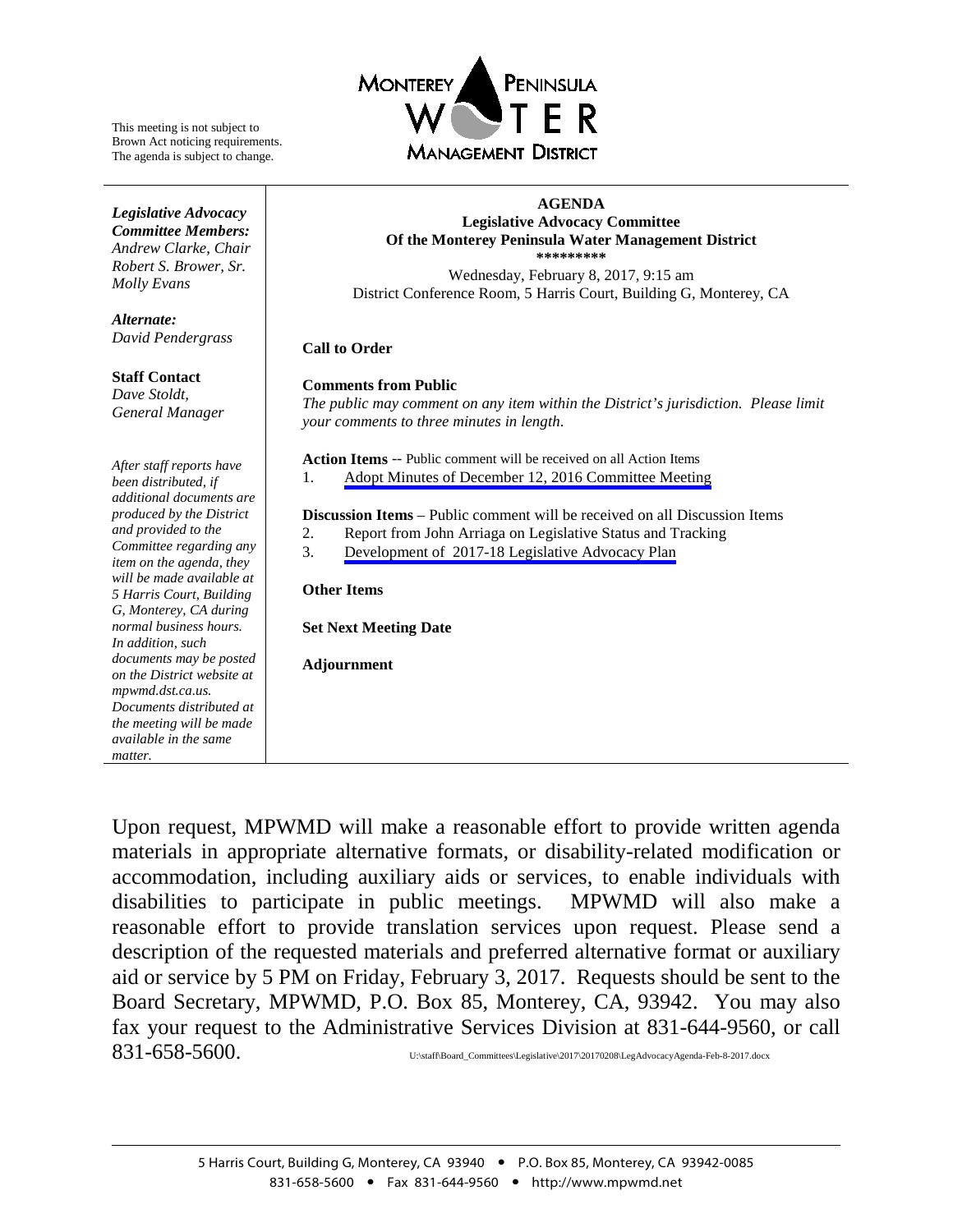## <span id="page-1-0"></span>**LEGISLATIVE ADVOCACY COMMITTEE**

**ITEM: ACTION ITEM** 

## **1. ADOPT MINUTES OF DECEMBER 12, 2016 COMMITTEE MEETING**

**Meeting Date: February 8, 2017** 

**From: David J. Stoldt, General Manager**

**Prepared By: Arlene Tavani**

**SUMMARY:** Attached as **Exhibit [1-A](#page-2-0)** are draft minutes of the December 12, 2016 Legislative Advocacy committee meeting.

**RECOMMENDATION:** The Committee should review the draft minutes and approve them by motion.

### **EXHIBIT**

**[1-A](#page-2-0)** Draft Minutes of the December 12, 2016 Committee Meeting

U:\staff\Board\_Committees\Legislative\2017\20170208\01\Item-1.docx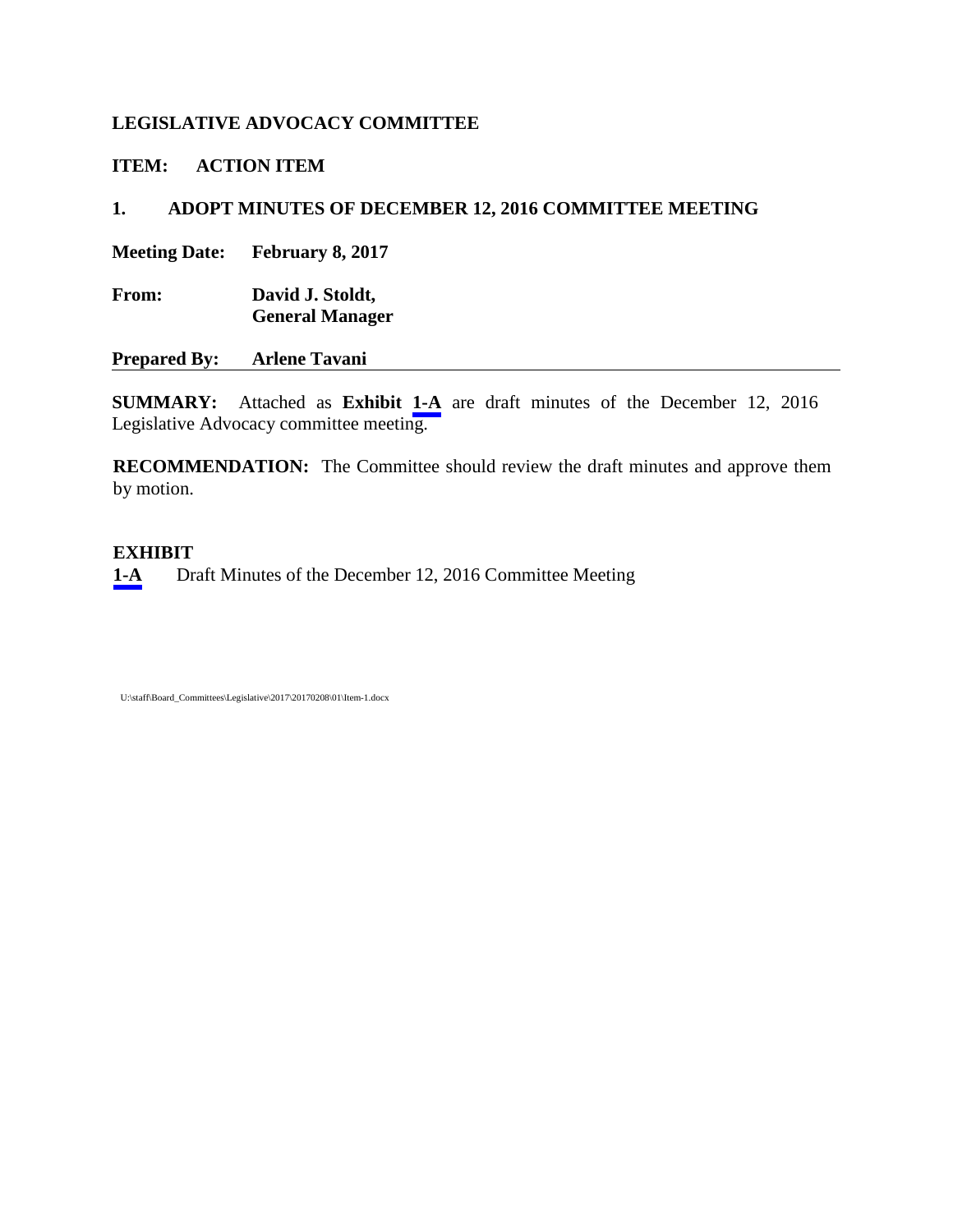

## **EXHIBIT 1-A**

#### **DRAFT MINUTES Legislative Advocacy Committee of the Monterey Peninsula Water Management District** *December 12, 2016*

#### <span id="page-2-0"></span>**Call to Order**

The meeting was called to order at 4:25 pm in the MPWMD conference room.

| Committee members present:       | David Potter, Chair<br>Robert S. Brower, Sr.<br>Andrew Clarke          |
|----------------------------------|------------------------------------------------------------------------|
| Committee members absent:        | None                                                                   |
| <b>Staff members present:</b>    | David J. Stoldt, General Manager<br>Arlene Tavani, Executive Assistant |
| <b>District Counsel present:</b> | David C. Laredo                                                        |
| <b>Comments from the Public:</b> | No comments.                                                           |

#### **Action Items**

**1. Adopt Minutes of March 18 and March 29, 2016 Committee Meetings** On a motion by Brower and second of Clarke, the minutes were approved as presented on a vote of 3 – 0 by Brower, Clarke and Potter.

#### **2. Develop Recommendation to the Board of Directors on Retention of Federal Legislative Consultant**

Brower offered a motion that was seconded by Clarke, to recommend that the Board of Directors authorize a contract with The Ferguson Group for up to \$40,000 to be paid at an hourly rate. The General Manager will work with the contractor on development of a scope of work for services through June 30, 2017. The goal will be to develop a full scope of work and contract with The Ferguson Group under retainer for the next fiscal year. The committee also suggested that the General Manager speak with Nossaman LLP about services it might provide related to grant funding.

#### **Discussion Items**

**3. Report from John Arriaga on Legislative Status and Tracking**

John Arriaga reviewed a report titled, 2016 Budget and Legislative Report: Highlights and Emerging Issues that is on file at the Water Management District website. He stated that during that 2015 and 2016 legislative sessions, water legislation addressed the continuing drought. He noted that transportation and housing will be the focus in the upcoming legislative session, and that one of Governor Brown's priority projects is the proposed Delta water tunnel. Arriaga expressed concern that the California legislature will not be focused on water issues, instead it will be responding to edicts from the incoming Federal administration.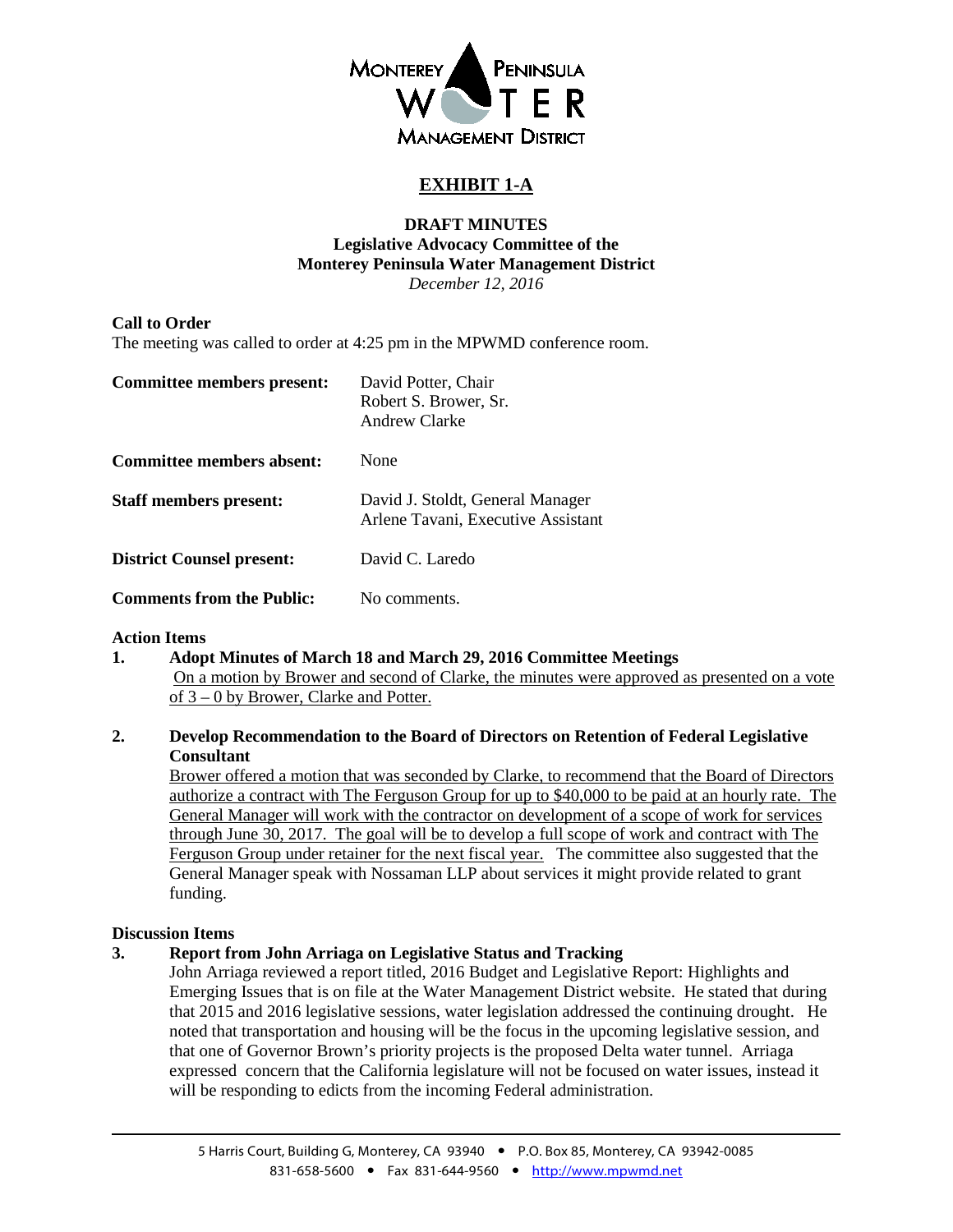#### **4. Development of Legislative Platform**

The committee members agreed that a state and federal legislative agenda must be developed for the upcoming two-year legislative session. There should be a focus on educating regulatory and policy agency managers about Water Management District priorities, and developing relationships with legislators.

#### **5. Update on State Water Bond**

Stoldt reported the following. (a) The City of Salinas received a \$10 million grant from the Proposition 1 Water Bond that will facilitate construction of a return pipeline from the Salinas industrial ponds, so that stormwater could accumulate in the winter and be transmitted for treatment in the summer and utilized in the dry months. This will benefit the Pure Water Monterey project. (b) The Central Coast planning regions involved in the Integrated Regional Water Management (IRWM) program agreed that any money awarded to the regions would be split based on an agreed upon formula. When funds are awarded, it is unknown if the Department of Water Resources will allow the "formulaic" distribution because the first round of funding was set aside for "disadvantaged communities." Negotiations are underway regarding distribution of those funds. (c) A financing package to qualify for \$15 million in grant funding for Pure Water Monterey should be submitted by the January 15, 2017 deadline.

#### **6. Discuss Status of Feinstein Rider to Water Resources Development Act**

Stoldt stated that at the request of ACWA, the Water Management District sent letters of support for passage of the Water Resources Development Act of 2016 to Senators Feinstein and Boxer, and Representative Sam Farr. The Act was approved and sent to President Obama for signature. The Act includes \$550 million for California water projects. Of that amount, \$30 million is set aside for desalination. However, distribution is limited to 25 percent of costs and may only fund "state sponsored" projects. Funding is available in the Act for water recycling projects, so Pure Water Monterey may be eligible. The Act also includes de-authorization of previously funded projects that have not been developed. The amount that would be available for California is less than \$100 million.

#### **7. ACWA Washington DC Conference/Meet with Sacramento Legislators** No discussion.

**Other Items:** No other items were discussed.

#### **Set Next Meeting Date**

No meeting scheduled.

#### **Adjournment**

The meeting was adjourned at 5:25 pm.

U:\staff\Board\_Committees\Legislative\2017\20170208\01\Item-1-Exh-A.docx

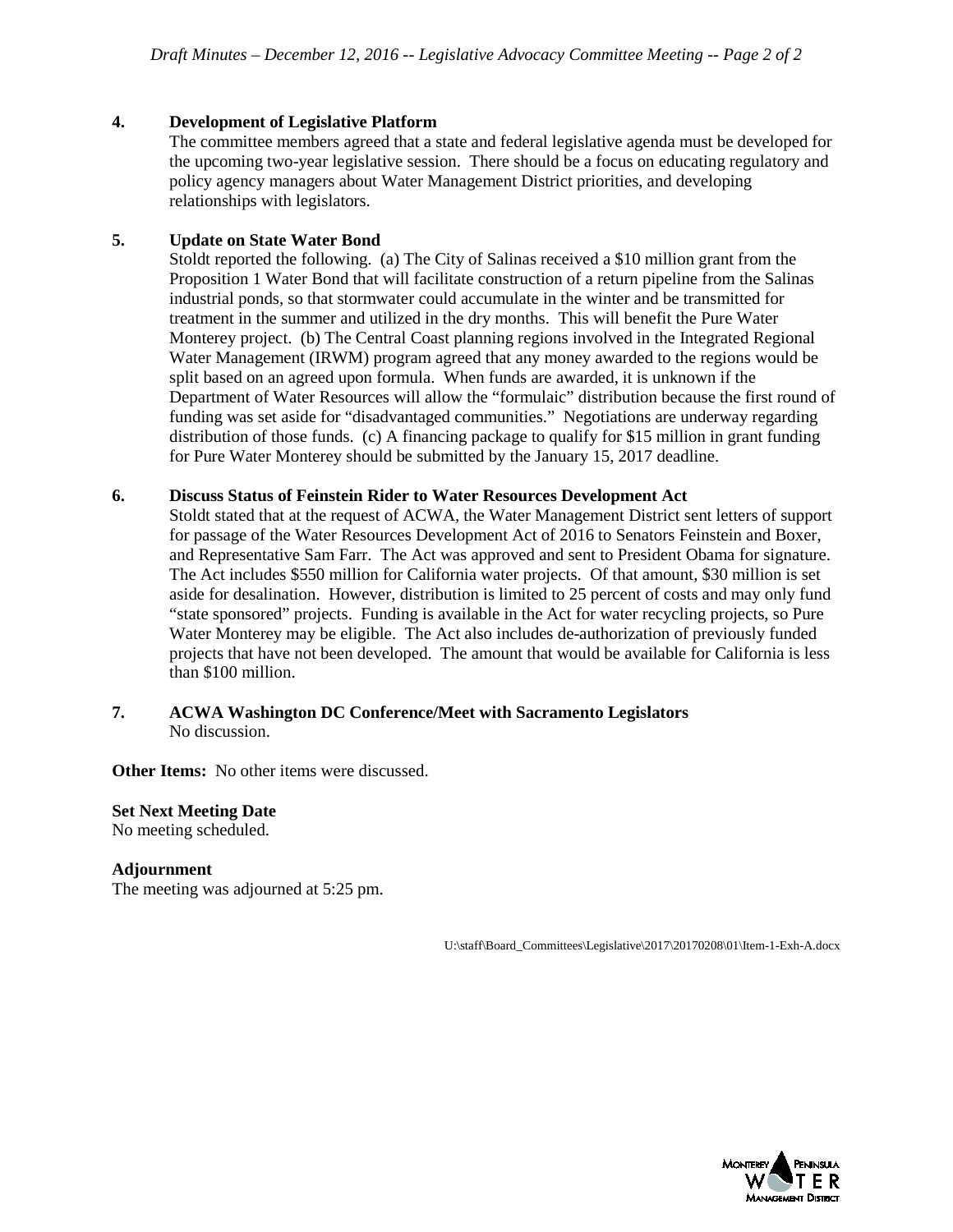### <span id="page-4-0"></span>**LEGISLATIVE ADVOCACY COMMITTEE**

**ITEM: DISCUSSION ITEM**

### **3. DEVELOP 2017-18 LEGISLATIVE ADVOCACY PLAN**

|              | <b>Meeting Date:</b> February 8, 2017      | <b>Budgeted:</b>           | N/A |
|--------------|--------------------------------------------|----------------------------|-----|
| <b>From:</b> | David J. Stoldt,<br><b>General Manager</b> | Program/<br>Line Item No.: | N/A |

**Prepared By:** David J. Stoldt **Cost Estimate:** N/A

**General Counsel Review:** N/A **Committee Recommendation:** Discussed by Legislative Advocacy Committee on February 8, 2017 and …. **CEQA Compliance: N/A**

**SUMMARY:** Attached as **Exhibit [3-A](#page-5-0)** is a draft 2017-18 Legislative Advocacy Plan. The Legislative Advocacy Committee reviewed last year's plan on March 18, 2016, and the full Board adopted it at its April 18, 2016 meeting.

The primary change from last year's plan is the successful execution of a solicitation of a federal lobbying firm, which is reflected in the federal activities of this proposed 2017-18 Draft Plan.

**RECOMMENDATION:** Staff recommends that the Committee provide comments and recommend the Board of Directors review the Legislative Advocacy Plan and adopt it by motion.

### **EXHIBIT**

**[3-A](#page-5-0)** Draft 2017-18 Legislative Advocacy Plan

U:\staff\Board\_Committees\Legislative\2017\20170208\03\Item-3.docx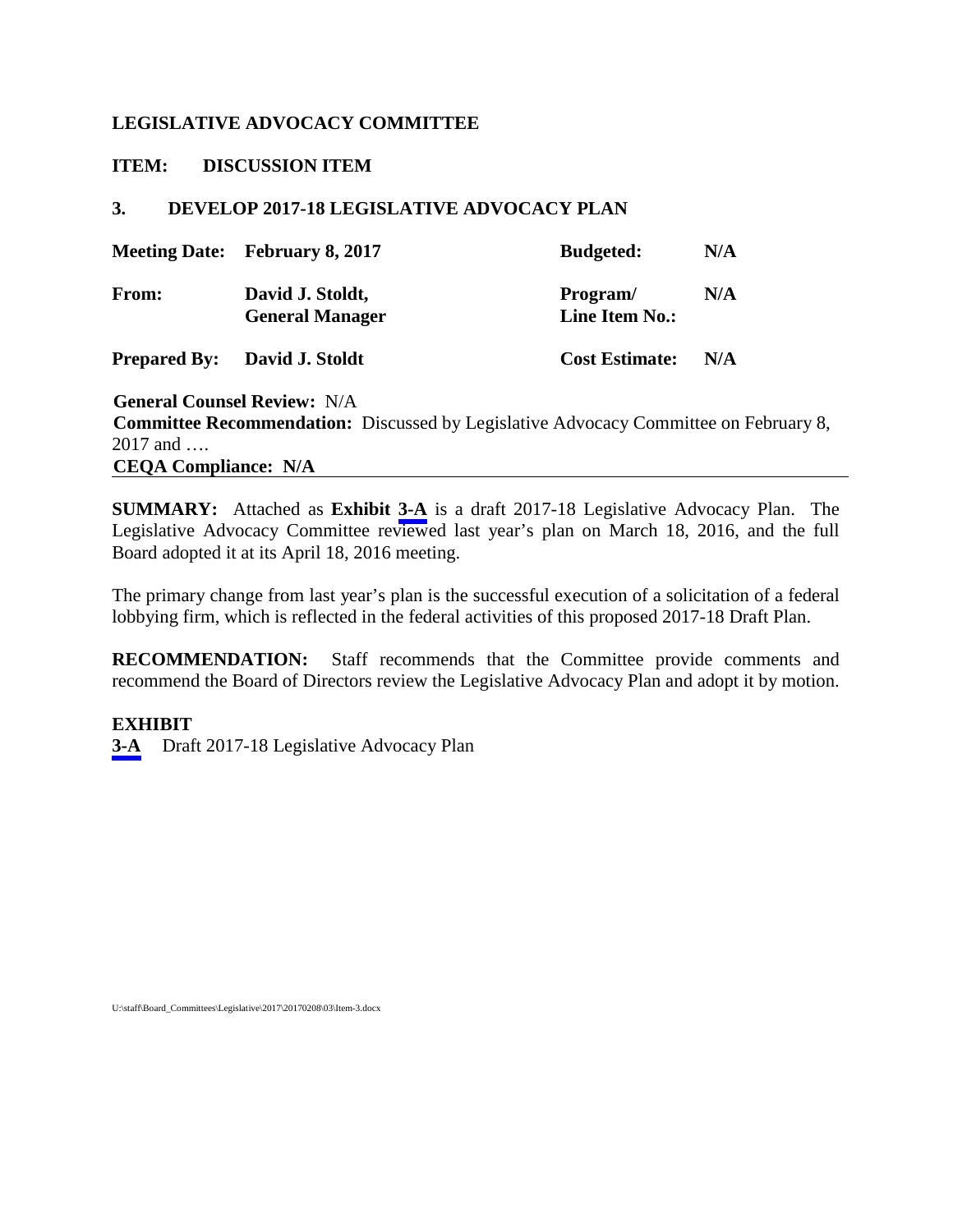

# DRAFT 2017‐18 Legislative Advocacy Plan

<span id="page-5-0"></span>This plan establishes the Monterey Peninsula Water Management District legislative and government affairs priorities for FY 2017‐18.

### **Federal Strategy**

1) Develop relationship and full scope of services for The Ferguson Group

Consider development of a scope of work, including but not limited to:

- Identifying legislation or proposed regulatory changes that may impact the District.
- Track opportunities from Feinstein bill
- Track Title XVI Reform, Funding for Unauthorized Water Reuse Projects
- **•** Track New Water Act/RIFIA, H.R. 434
- Track Trump Administration budget actions and Infrastructure Funding/Financing Proposals
- Consult with staff to develop positions on relevant legislation.
- Advocate the District's position on bills and matters of interest.
- Identify funding opportunities and notify of timing, requirements, and advocate on behalf of District or District's partners
- Direct contact with associations including ACWA, WateReuse, etc.
- Prepare materials for briefing talking points, briefing books, letters, as necessary
- Coordinate with other water district lobbyists and organizations
- Maintain close relationships with Monterey legislative delegation
- 2) Maintain Washington DC profile:
	- Work with The Ferguson Group to organize timely trips as needed, but at least once a year separate from ACWA trip (May?)
	- Both Congressional delegation and regulatory departments related to water, including but not limited to BLM, NOAA (NMFS), USBR, USDA, and EPA. Emphasis on developing staff relationship with Senator Harris
	- Attend ACWA trip each year
	- Consider ACWA Legislative Affairs Committee
- 3) Provide support for relevant legislation.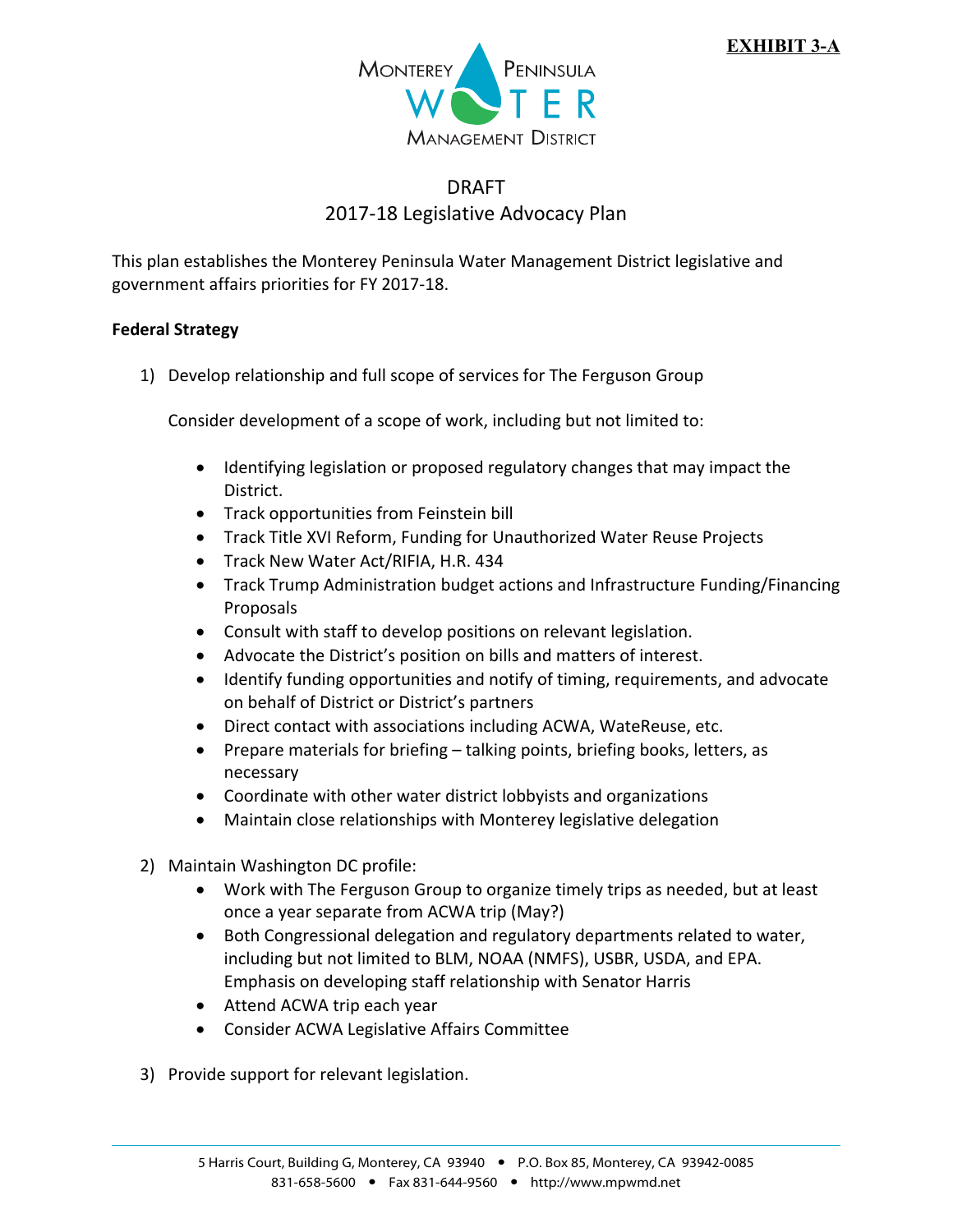- 4) Expedite Pure Water Monterey/CSIP Annexations.
- 5) Perform on existing federal grants:
	- Drought Contingency Plan (\$200,000 USBR 2-year project)
	- Salinas and Carmel Rivers Basin Study (\$900,000 USBR 3-year project)

### **State of California Strategy**

- 1) Pure Water Monterey: Effort already started to ensure successful execution, especially as it relates to State Revolving Fund loan(s).
- 2) Prop 1 Funding:
	- IRWM: The Department of Water Resources (DWR) was receptive to agreements among hydrologic regions about how Prop 1 funds for the Integrated Regional Water Management (IRWM) program are shared among individual planning regions. Important to ensure the mutually adopted allocation agreement is honored by DWR.
	- Storm water: Funds are available for multi-benefit storm water management projects which may include, but shall not be limited to: green infrastructure, rainwater and storm water capture projects and storm water treatment facilities. Storm Water Resource Plans, or functionally equivalent plan(s), are required to obtain grant funds for storm water and dry weather capture projects. Pure Water Monterey return pipeline for the Salinas Industrial Ponds will be a candidate.

A Storm Water Resource Plan (SWRP) is required to be eligible for implementation or project‐specific planning funding. The SWRP will be due within 90 days of award of an implementation grant. The District's Local Project Grant to the City of Monterey will lay groundwork for this plan which MRWPCA will prepare.

- Pure Water Monterey: The project has already qualified for a 30-year State Revolving Fund Loan, but a potential \$15 million grant hangs in the balance. District will work with MRWPCA to ensure eligibility and timeliness.
- 3) Maintain Sacramento profile:
	- Work with JEA Associates to organize timely trips as needed, but at least once a year separate from needs‐based visits.
	- Meet legislative team locally
	- Attend CSDA, ACWA, and/or WateReuse legislative days
- 4) Provide support for relevant legislation.